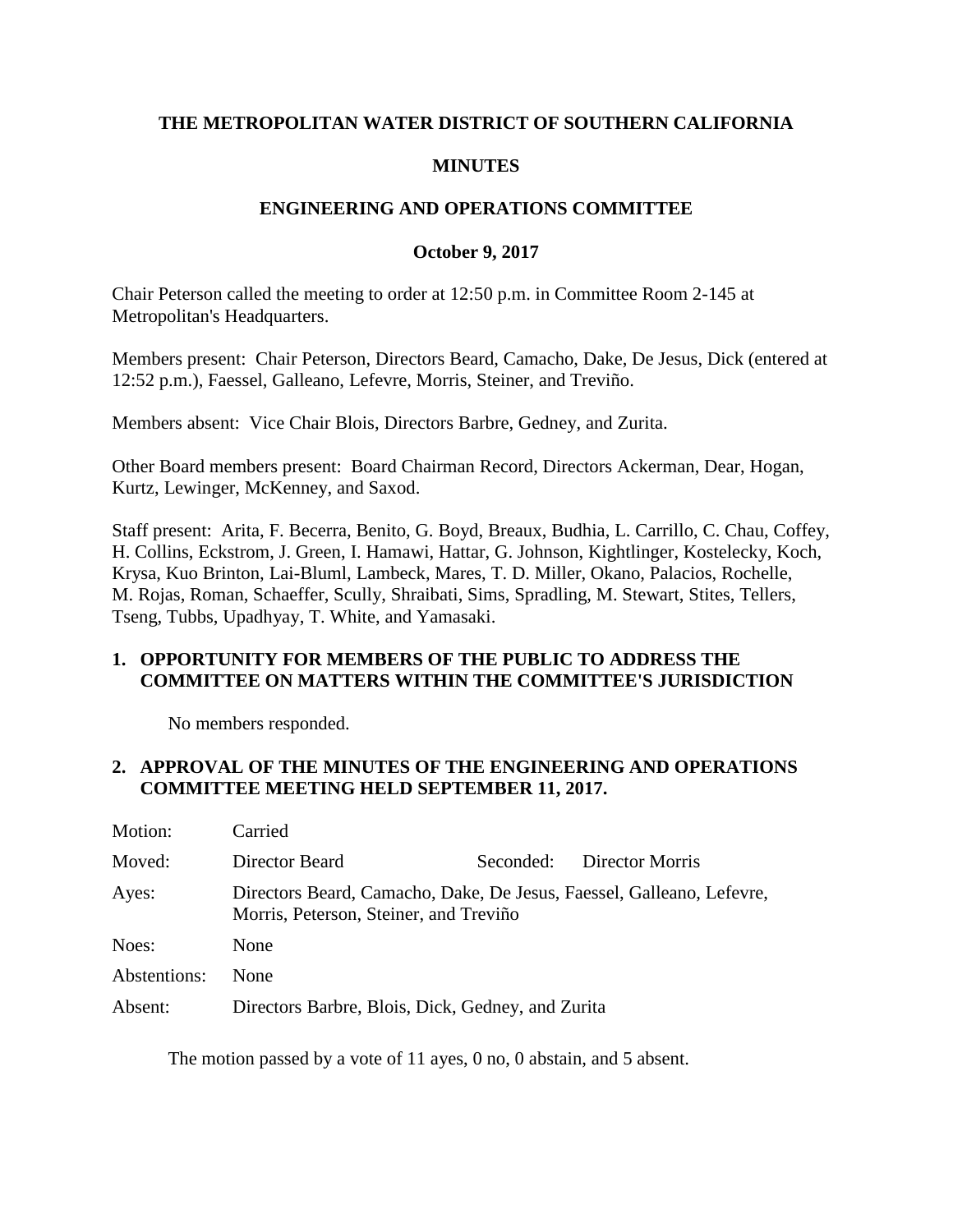## **3. CONSENT CALENDAR ITEMS – ACTION**

| $7-1$        | Subject:               | Adopt CEQA determination and appropriate \$200,000; and<br>authorize preliminary design of security and erosion control<br>improvements at the Henry J. Mills Water Treatment Plant<br>(Appropriation No. 15479) |  |  |
|--------------|------------------------|------------------------------------------------------------------------------------------------------------------------------------------------------------------------------------------------------------------|--|--|
|              | Presented by:          | None                                                                                                                                                                                                             |  |  |
|              | Motion:                | Adopt the CEQA determination that the proposed action is<br>categorically exempt from CEQA; and                                                                                                                  |  |  |
|              |                        | a. Appropriate \$200,000; and                                                                                                                                                                                    |  |  |
|              |                        | b. Authorize preliminary design of security and erosion<br>control improvements at the Mills plant.                                                                                                              |  |  |
| Motion:      | Carried                |                                                                                                                                                                                                                  |  |  |
| Moved:       | <b>Director Morris</b> | Seconded:<br>Director Camacho                                                                                                                                                                                    |  |  |
| Ayes:        |                        | Directors Beard, Camacho, Dake, De Jesus, Faessel, Galleano, Lefevre, Morris,<br>Peterson, Steiner, and Treviño                                                                                                  |  |  |
| Noes:        | None                   |                                                                                                                                                                                                                  |  |  |
| Abstentions: | None                   |                                                                                                                                                                                                                  |  |  |
| Absent:      |                        | Directors Barbre, Blois, Dick, Gedney, and Zurita                                                                                                                                                                |  |  |

The motion passed by a vote of 11 ayes, 0 no, 0 abstain, and 5 absent.

| $7 - 2$ | Subject:      | Adopt CEQA determination and appropriate \$900,000; and<br>authorize design of Stage 3 improvements for West Valley Feeder<br>No. 1 (Appropriation No. 15377) |
|---------|---------------|---------------------------------------------------------------------------------------------------------------------------------------------------------------|
|         | Presented by: | None                                                                                                                                                          |
|         | Motion:       | Adopt the CEQA determination that the proposed actions are<br>categorically exempt; and                                                                       |
|         |               | a. Appropriate \$900,000; and                                                                                                                                 |
|         |               | b. Authorize design of Stage 3 improvements for West Valley<br>Feeder No. 1.                                                                                  |
|         |               |                                                                                                                                                               |

| Motion:      | Carried                                                                                                         |           |                  |
|--------------|-----------------------------------------------------------------------------------------------------------------|-----------|------------------|
| Moved:       | Director Morris                                                                                                 | Seconded: | Director Camacho |
| Ayes:        | Directors Beard, Camacho, Dake, De Jesus, Faessel, Galleano, Lefevre, Morris,<br>Peterson, Steiner, and Treviño |           |                  |
| Noes:        | <b>None</b>                                                                                                     |           |                  |
| Abstentions: | <b>None</b>                                                                                                     |           |                  |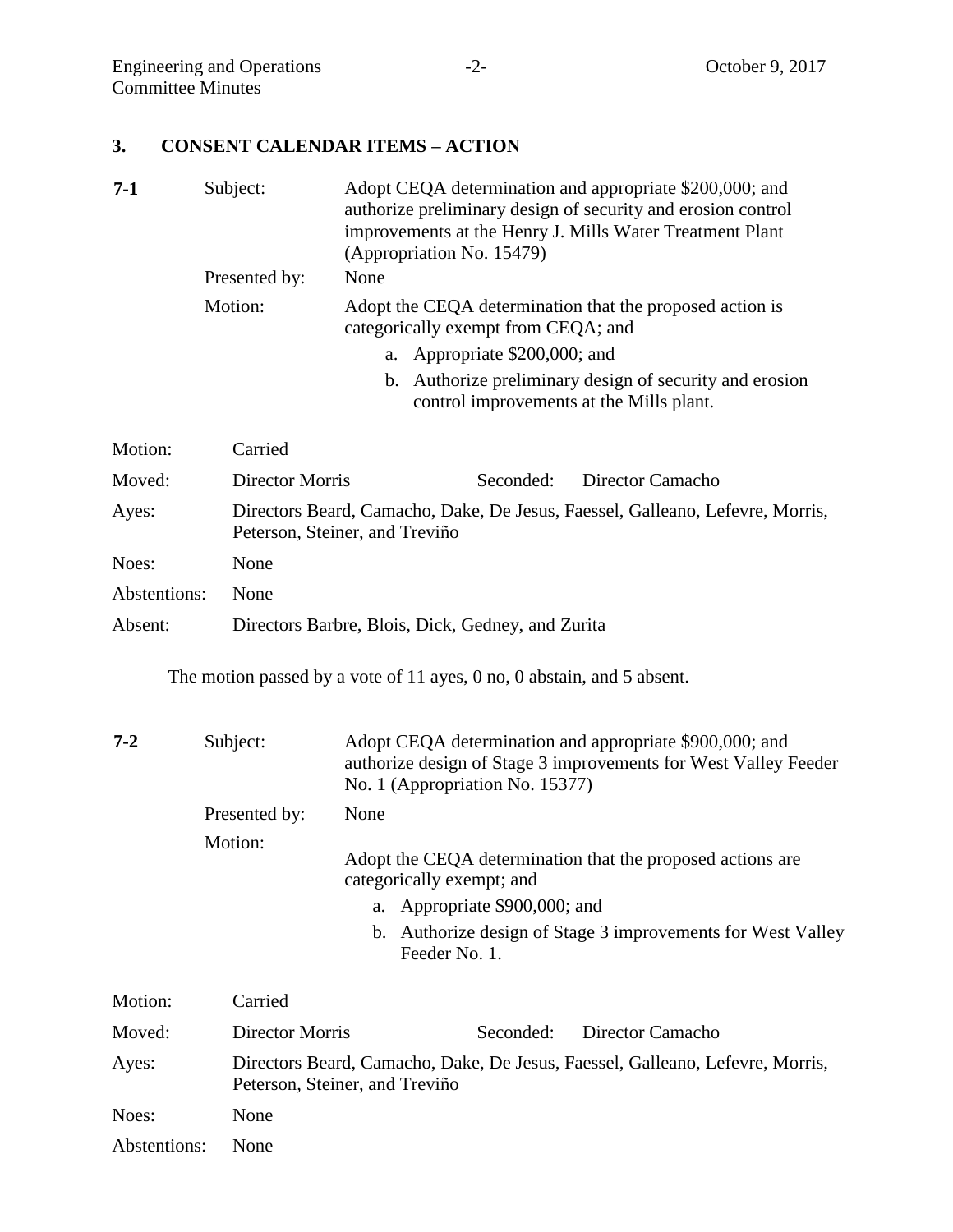Engineering and Operations -3- October 9, 2017 Committee Minutes

## Absent: Directors Barbre, Blois, Dick, Gedney, and Zurita

The motion passed by a vote of 11 ayes, 0 no, 0 abstain, and 5 absent.

| $7 - 3$ | Subject:      | Adopt CEQA determination and appropriate \$1.12 million; and<br>authorize: (1) design and procurement to replace valves on the West<br>Orange County Feeder; and (2) preliminary design to rehabilitate<br>Service Connection OC-09 (Appropriation No. 15480) |
|---------|---------------|---------------------------------------------------------------------------------------------------------------------------------------------------------------------------------------------------------------------------------------------------------------|
|         | Presented by: | None                                                                                                                                                                                                                                                          |
|         | Motion:       | Adopt the CEQA determination that the proposed actions are<br>exempt from CEQA; and                                                                                                                                                                           |
|         |               | a. Appropriate \$1.12 million;                                                                                                                                                                                                                                |
|         |               | b. Authorize design and procurement to replace valves on the<br>West Orange County Feeder; and                                                                                                                                                                |
|         |               | c. Authorize preliminary design to rehabilitate Service<br>Connection OC-09.                                                                                                                                                                                  |

| Motion:      | Carried                                           |           |                                                                               |
|--------------|---------------------------------------------------|-----------|-------------------------------------------------------------------------------|
| Moved:       | Director Morris                                   | Seconded: | Director Camacho                                                              |
| Ayes:        | Peterson, Steiner, and Treviño                    |           | Directors Beard, Camacho, Dake, De Jesus, Faessel, Galleano, Lefevre, Morris, |
| Noes:        | None                                              |           |                                                                               |
| Abstentions: | <b>None</b>                                       |           |                                                                               |
| Absent:      | Directors Barbre, Blois, Dick, Gedney, and Zurita |           |                                                                               |

The motion passed by a vote of 11 ayes, 0 no, 0 abstain, and 5 absent.

| $7 - 4$ | Subject:      | Adopt CEQA determination and appropriate \$1.4 million; and award<br>\$787,906 contract to Environmental Construction, Inc. to relocate<br>the turnout for Service Connection OC-76 on the Allen-McColloch<br>Pipeline (Appropriation No. 15480) |
|---------|---------------|--------------------------------------------------------------------------------------------------------------------------------------------------------------------------------------------------------------------------------------------------|
|         | Presented by: | None                                                                                                                                                                                                                                             |
|         | Motion:       | Adopt the CEQA determination that the proposed action is exempt<br>from CEQA; and                                                                                                                                                                |
|         |               | a. Appropriate \$1.4 million; and                                                                                                                                                                                                                |
|         |               | b. Award \$787,906 contract to Environmental Construction,                                                                                                                                                                                       |
|         |               | Inc. to relocate the turnout for Service Connection OC-76 on                                                                                                                                                                                     |
|         |               | the Allen-McColloch Pipeline.                                                                                                                                                                                                                    |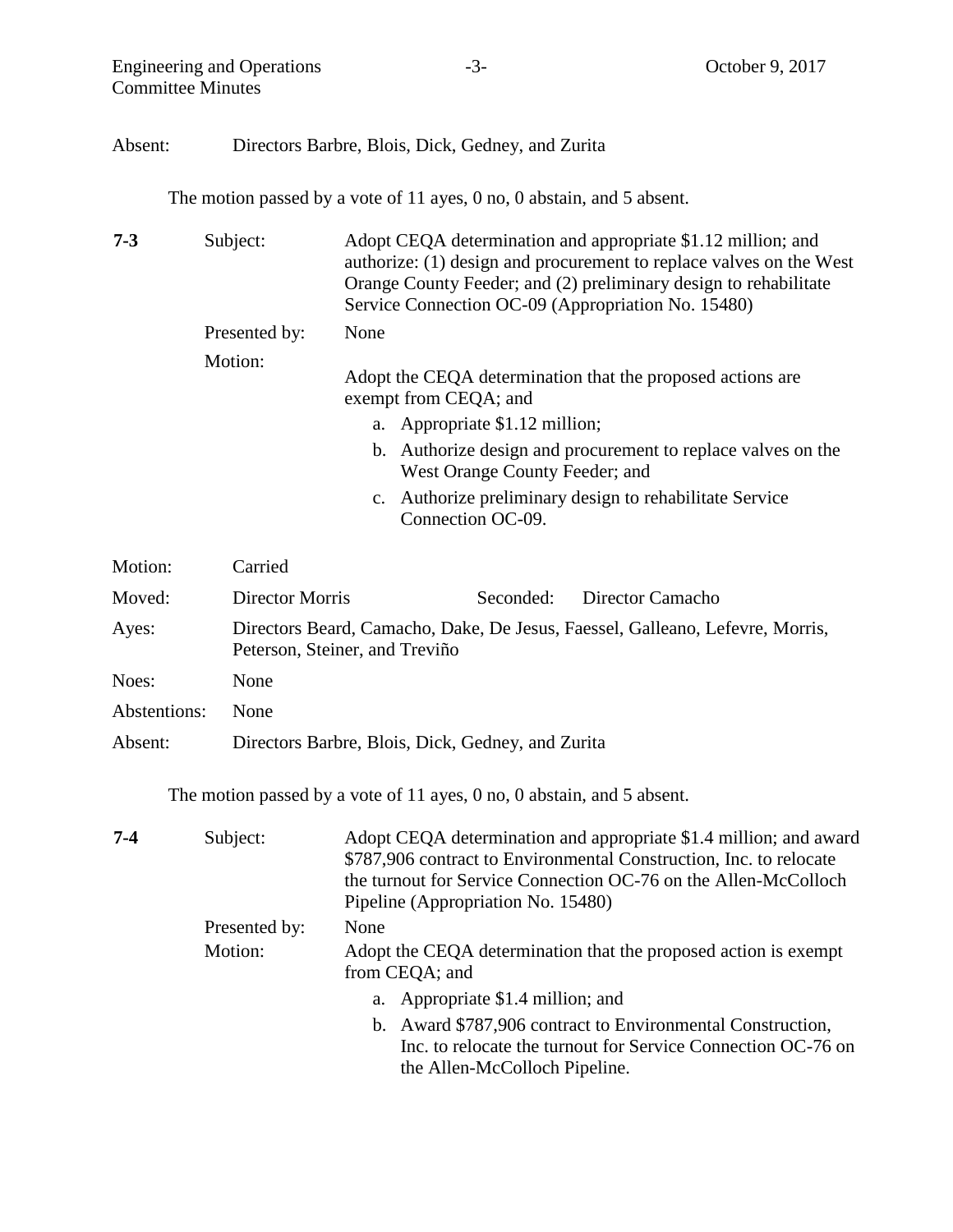| Motion:      | Carried                                           |           |                                                                               |
|--------------|---------------------------------------------------|-----------|-------------------------------------------------------------------------------|
| Moved:       | Director Morris                                   | Seconded: | Director Camacho                                                              |
| Ayes:        | Peterson, Steiner, and Treviño                    |           | Directors Beard, Camacho, Dake, De Jesus, Faessel, Galleano, Lefevre, Morris, |
| Noes:        | None                                              |           |                                                                               |
| Abstentions: | <b>None</b>                                       |           |                                                                               |
| Absent:      | Directors Barbre, Blois, Dick, Gedney, and Zurita |           |                                                                               |

The motion passed by a vote of 11 ayes, 0 no, 0 abstain, and 5 absent.

Director Dick entered the meeting at 12:52 p.m.

# **4. OTHER BOARD ITEMS – ACTION**

| $8-1$        | Subject:                | Adopt CEQA determination and appropriate \$4.41 million; and<br>authorize: (1) agreement with Project Partners, LLC in an amount<br>not to exceed \$2,722,000 for deployment of Metropolitan's Project<br>Controls and Reporting System; and (2) agreement with Oracle<br>Corporation in an amount not to exceed \$600,000 for procurement<br>of application licenses; and authorize the General Manager to amend<br>the agreement with Project Partners by up to \$250,000<br>(Appropriation No. 15490) |
|--------------|-------------------------|----------------------------------------------------------------------------------------------------------------------------------------------------------------------------------------------------------------------------------------------------------------------------------------------------------------------------------------------------------------------------------------------------------------------------------------------------------------------------------------------------------|
|              | Presented by:           | None                                                                                                                                                                                                                                                                                                                                                                                                                                                                                                     |
|              | Motion:                 | Adopt the CEQA determination that the proposed action is not<br>defined as a project and is not subject to CEQA, and                                                                                                                                                                                                                                                                                                                                                                                     |
|              |                         | Appropriate \$4.41 million;<br>a.                                                                                                                                                                                                                                                                                                                                                                                                                                                                        |
|              |                         | Authorize agreement with Project Partners, LLC in an<br>$\mathbf{b}$ .<br>amount not to exceed \$2,722,000 for deployment of the<br>Project Controls and Reporting System;                                                                                                                                                                                                                                                                                                                               |
|              |                         | c. Authorize the General Manager to amend the agreement with<br>Project Partners by up to \$250,000; and                                                                                                                                                                                                                                                                                                                                                                                                 |
|              |                         | d. Authorize agreement with Oracle Corporation in an amount<br>not to exceed \$600,000 for procurement of application<br>licenses.                                                                                                                                                                                                                                                                                                                                                                       |
| Moved:       | <b>Director Steiner</b> | Seconded:<br>Director Camacho                                                                                                                                                                                                                                                                                                                                                                                                                                                                            |
| Ayes:        |                         | Directors Beard, Camacho, Dick, Dake, De Jesus, Faessel, Galleano, Lefevre,<br>Morris, Peterson, Steiner, and Treviño                                                                                                                                                                                                                                                                                                                                                                                    |
| Noes:        | None                    |                                                                                                                                                                                                                                                                                                                                                                                                                                                                                                          |
| Abstentions: | None                    |                                                                                                                                                                                                                                                                                                                                                                                                                                                                                                          |
| Absent:      |                         | Directors Barbre, Blois, Gedney, and Zurita                                                                                                                                                                                                                                                                                                                                                                                                                                                              |